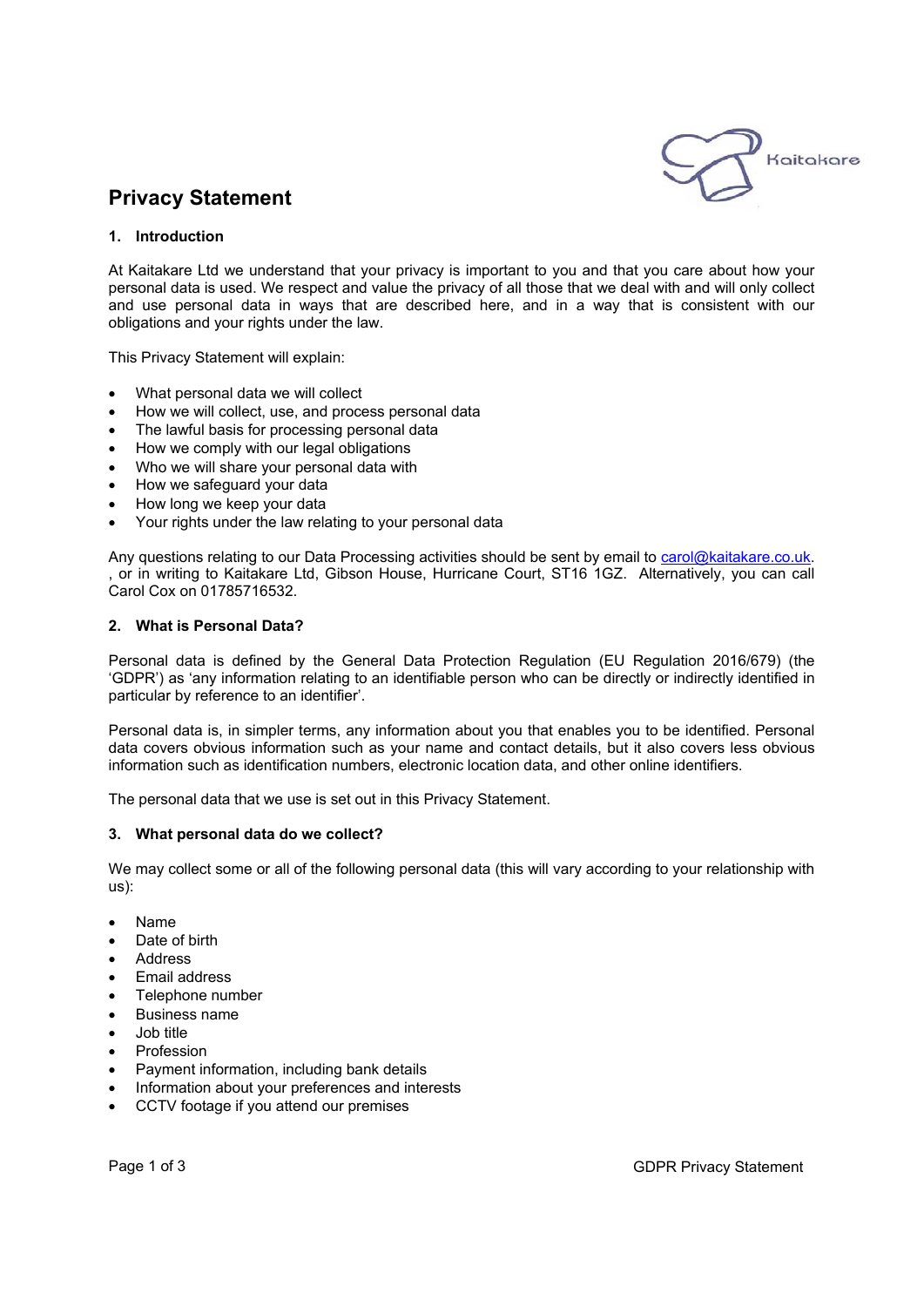## **4. How do we use your personal data?**

Under the GDPR, we must always have a lawful basis for using personal data. This may be because the data is necessary for our performance of a contract with you, or because it is in our legitimate business interests to use it. Your personal data may be used for one of the following purposes:

- Supplying our services to you. Your personal details are required in order for us to enter into a contract with you
- Personalising and tailoring our services for you
- Communicating with you. This may include responding to emails or calls from you
- Supplying you with information by email about our services

We will also hold customer and prospective customer data for marketing and promotional activities. As our main area of work is providing maintenance & engineering services we will use your data as follows to help us achieve this:

- Storing your details and updating them when necessary on our database, so that we can contact you in relation to our services and information that may be of interest to you or your business
- Keeping records of our conversations and meetings, so that we can provide targeted services to you
- Processing your data for targeting appropriate marketing campaigns

We may process the data of our customers and prospective customers for these purposes if we deem this to be necessary for our legitimate interests. Article 6(1)(f) of the GDPR provides that we can process your data where it "is necessary for the purposes of the legitimate interests pursued by us, except where such interests are overridden by the interests or fundamental rights or freedoms of you which require protection of personal data."

We do not believe that any of our activities prejudice individuals in any way. We genuinely believe that they help us to offer businesses a tailored, efficient service. However, you do have the right to object to us processing your personal data on this basis. You can do this by contacting us using the contact details provided at the start of this Privacy Statement. We will seek to deal with your request without undue delay, and in any event within one month, subject to any extensions to which we are lawfully entitled. Please note that we may keep a record of your communications to help us resolve any issues which you raise.

# **5. How long will we keep your personal data?**

We will not keep your personal data for any longer than is necessary in light of the reason(s) for which it was first collected.

Kaitakare Ltd operates a clear Retention policy and associated Retention Schedule to ensure personal data is kept only for so long as is necessary for the purpose for which such information is used.

If any of your personal data changes, or if you have any questions about how we use data which relates to you, please contact us by email at carol@kaitakare.co.uk . We normally update your personal data within seven working days of any new or updated personal data being provided to us, to ensure that the personal data we hold about you is as accurate and up to date as possible.

# **6. How and where do you store or transfer my personal data?**

We will only store your personal data within the European Economic Area (the 'EEA'). The EEA consists of all EU member states, plus Norway, Iceland, and Liechtenstein. This means that your personal data will be fully protected under the GDPR or to equivalent standards by law.